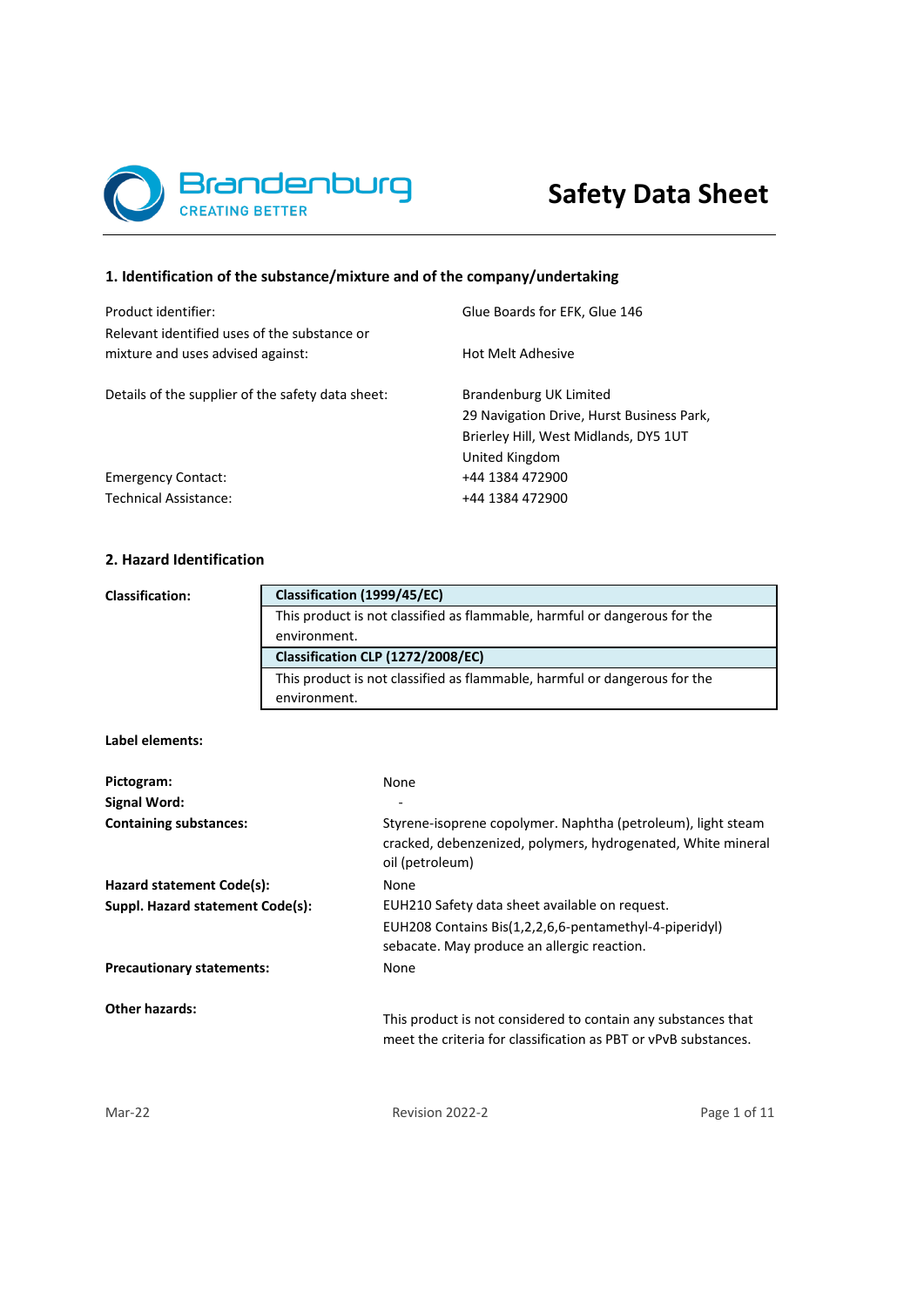

# **Hazard Identification continued**

| Eye:               | As supplied: irritant as a foreign body. As used: severe thermal hazard.                                                |
|--------------------|-------------------------------------------------------------------------------------------------------------------------|
| Skin contact:      | As supplied: no hazard. As used: severe thermal hazard.                                                                 |
| Inhalation:        | Vapors and/or aerosols which may be formed at elevated temperatures may be<br>irritating to eyes and respiratory tract. |
| Ingestion:         | Low oral toxicity.                                                                                                      |
| Physical-chemical: | No unusual hazards are expected.                                                                                        |
| Environmental:     | Adverse effects would not be expected.                                                                                  |

# **3. Composition – Information on Ingredients**

**Chemical composition:** Mixture. Hot Melt Adhesive.

|                                                         | <b>CAS-No</b>  |          |  |
|---------------------------------------------------------|----------------|----------|--|
| <b>Components</b>                                       | EC-No          | Conc. %  |  |
|                                                         | Reg-No         |          |  |
| Styrene-isoprene copolymer                              | 25038-32-8     | $5 - 10$ |  |
|                                                         | 607-504-5      |          |  |
| Naphtha (petroleum), light steam cracked, debenzenized, | 68132-00-3     | 40-50    |  |
| polymers, hydrogenated                                  | 614-305-7      |          |  |
| White mineral oil (petroleum)                           | 8042-47-5      | 40-50    |  |
|                                                         | 232-455-8      |          |  |
| <b>Stabilizers</b>                                      |                | $\leq 1$ |  |
| <b>Antioxidants</b>                                     |                | < 0.5    |  |
|                                                         | 41556-26-7     |          |  |
|                                                         | 255-437-1      | < 0.25   |  |
| Bis(1,2,2,6,6- pentamethyl-4-piperidyl) sebacate        | 01-2119491304- |          |  |
|                                                         | $40  xxx$      |          |  |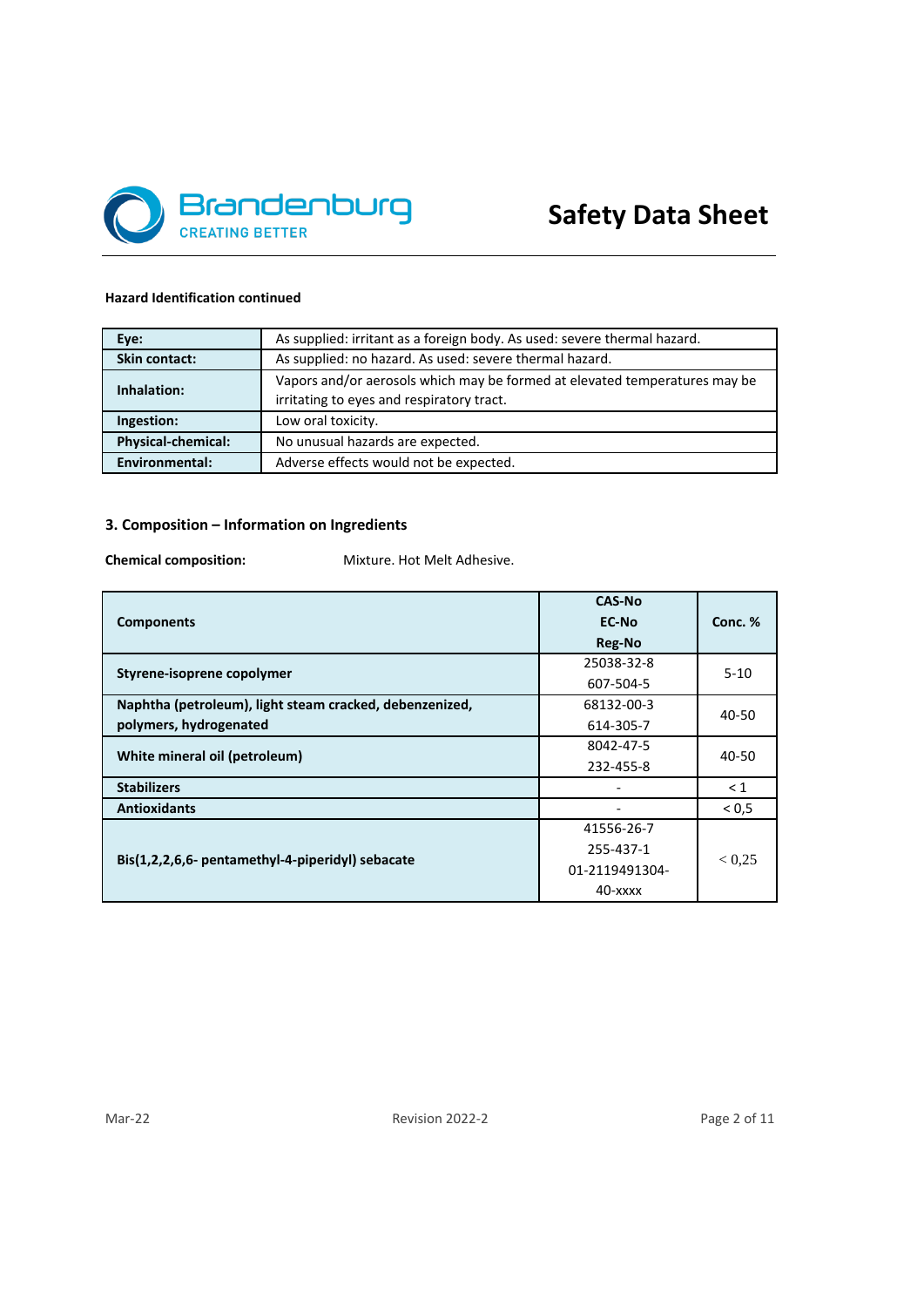

#### **Composition – Information on Ingredients continued**

|                                                  | Symbol     | <b>Hazard Class</b> | <b>Hazard</b> |
|--------------------------------------------------|------------|---------------------|---------------|
| <b>Components</b>                                | &          | &                   | statement     |
|                                                  | R-phrases* | Category Code*      | $Code(s)*$    |
| Styrene-isoprene copolymer                       |            |                     |               |
| Naphtha (petroleum), light steam cracked,        |            |                     |               |
| debenzenized, polymers, hydrogenated             |            |                     |               |
| White mineral oil (petroleum)                    |            |                     |               |
| <b>Stabilizers</b>                               |            |                     |               |
| <b>Antioxidants</b>                              |            |                     |               |
|                                                  | N; R50/53  | Skin Sens. 1        | H317          |
| Bis(1,2,2,6,6- pentamethyl-4-piperidyl) sebacate | Xi; R43    | Aquatic Acute 1     | H400          |
|                                                  |            | Aquatic Chronic 1   | H410          |

\* The full text of Risk phrases and Hazard statement Codes are listed under section 16.

The classification is based on data from the chemical supplier and www.ecb.europa.eu (Databases) Ingredients not listed are classified as non-hazardous or at a concentration below reportable levels.

# **Explanation of symbols:**

T= Toxic; T+= Very toxic; C= Corrosive; Xn= Harmful; Xi= Irritant; O= Oxidizing; E= Explosive; F= Highly flammable; F+= Extremely flammable; N= Dangerous to the environment

# **4. First Aid Measures**

# **Description of first aid measures General information:**

Never give fluids or induce vomiting if patient is unconscious. Keep person warm and calm. In all cases of doubt, or when symptoms persist, seek medical advice.

| Inhalation:   | Remove to fresh air. Get medical attention if irritation persists.                                                                                                                     |
|---------------|----------------------------------------------------------------------------------------------------------------------------------------------------------------------------------------|
| Skin contact: | If hot: flush with cool water. Treat as wax or resin burn. Do not attempt to remove<br>solidified adhesive. Get medical attention immediately. As supplied: non-hazardous.             |
| Eye contact:  | If hot: flush with cool water. Treat as wax or resin burn. Do not attempt to remove<br>solidified adhesive. Get medical attention immediately. As supplied: remove as foreign<br>body. |
| Ingestion:    | None required.                                                                                                                                                                         |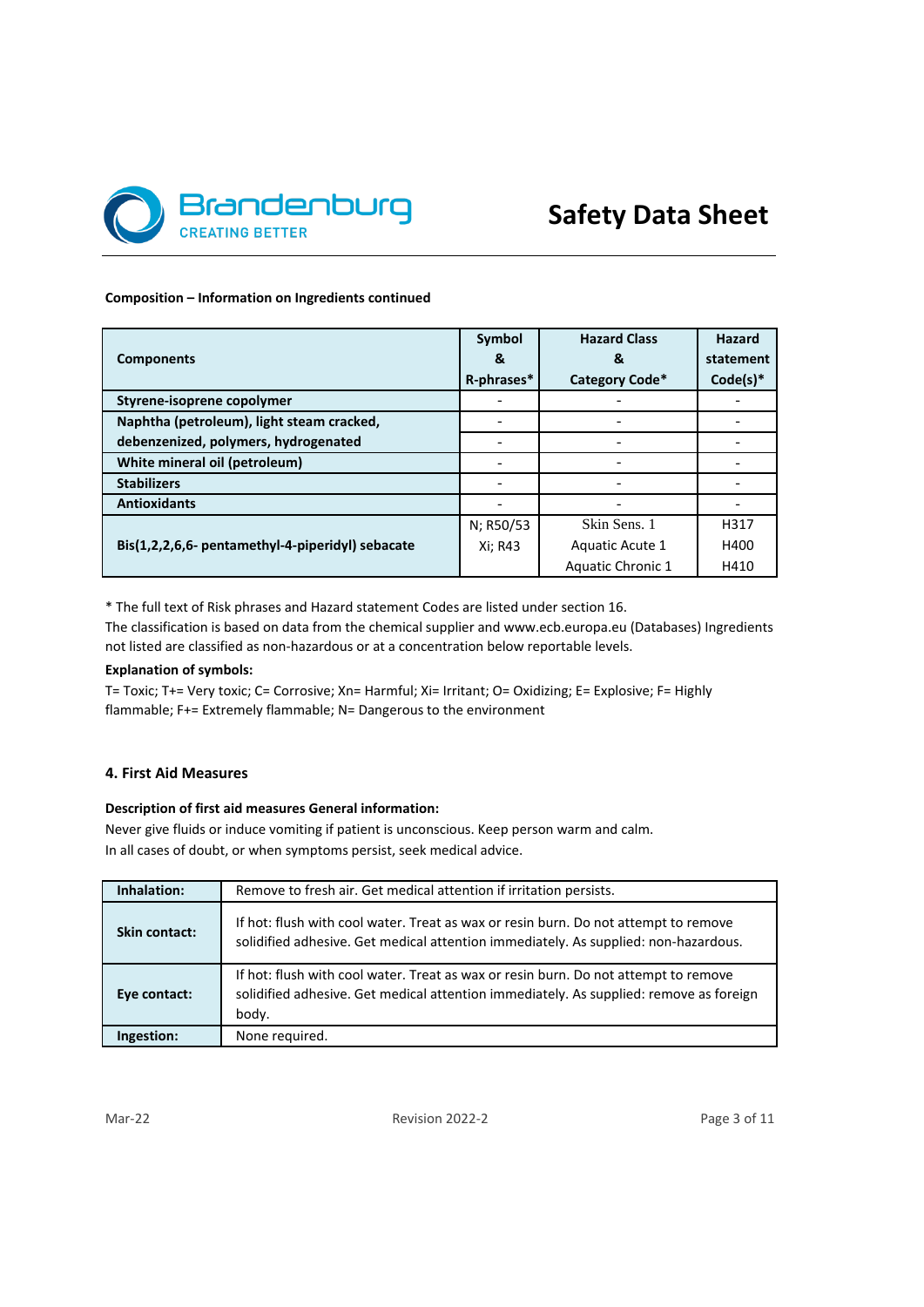

#### **First Aid Measures continued**

# **Most important symptoms and effects, both acute and delayed:**

| Inhalation:          | Vapors and/or aerosols which may be formed at elevated temperatures may be irritating |
|----------------------|---------------------------------------------------------------------------------------|
|                      | to eyes and respiratory tract.                                                        |
| <b>Skin contact:</b> | As supplied: no hazard. As used: severe thermal hazard.                               |
| Eye contact:         | As supplied: irritant as a foreign body. As used: severe thermal hazard.              |
| Ingestion:           | Low order of toxicity.                                                                |

**Indication of any immediate medical attention and special treatment needed:** -

# **5. Fire-Fighting Measures**

| <b>Extinguishing media:</b>              | Water spray, fog or mist, foam, powder, carbon dioxide. |
|------------------------------------------|---------------------------------------------------------|
| <b>Unsuitable Extinguishing Media:</b>   | Water jet.                                              |
| Special hazards arising from the sub     | Combustible at high temperatures.                       |
|                                          | Carbon monoxide, carbon dioxide, unknown hydrocarbons.  |
| Special protective equipment:            | Appropriate breathing apparatus may be required.        |
| <b>Additional information:</b>           | Cool endangered containers with water in case of fire.  |
|                                          | Flash point >200ºC                                      |
| <b>Special fire fighting procedures:</b> | No special procedures are required.                     |

#### **6. Accidental Release Measures**

# **Personal precautions, protective equipment and emergency procedures:**

Ensure adequate ventilation. Avoid contact with skin and eyes.

# **Environmental precautions:**

Do not flush into surface water or sanitary sewer system.

#### **Methods and material for containment and cleaning up:**

Re-use product if possible. Collect the waste mechanically. Place in container for disposal according to local regulations.

#### **Reference to other sections:**

See section 7 for proper handling and storage.

- For personal protection see section 8.
- For disposal of spillage, see section 13.

Mar-22 Revision 2022-2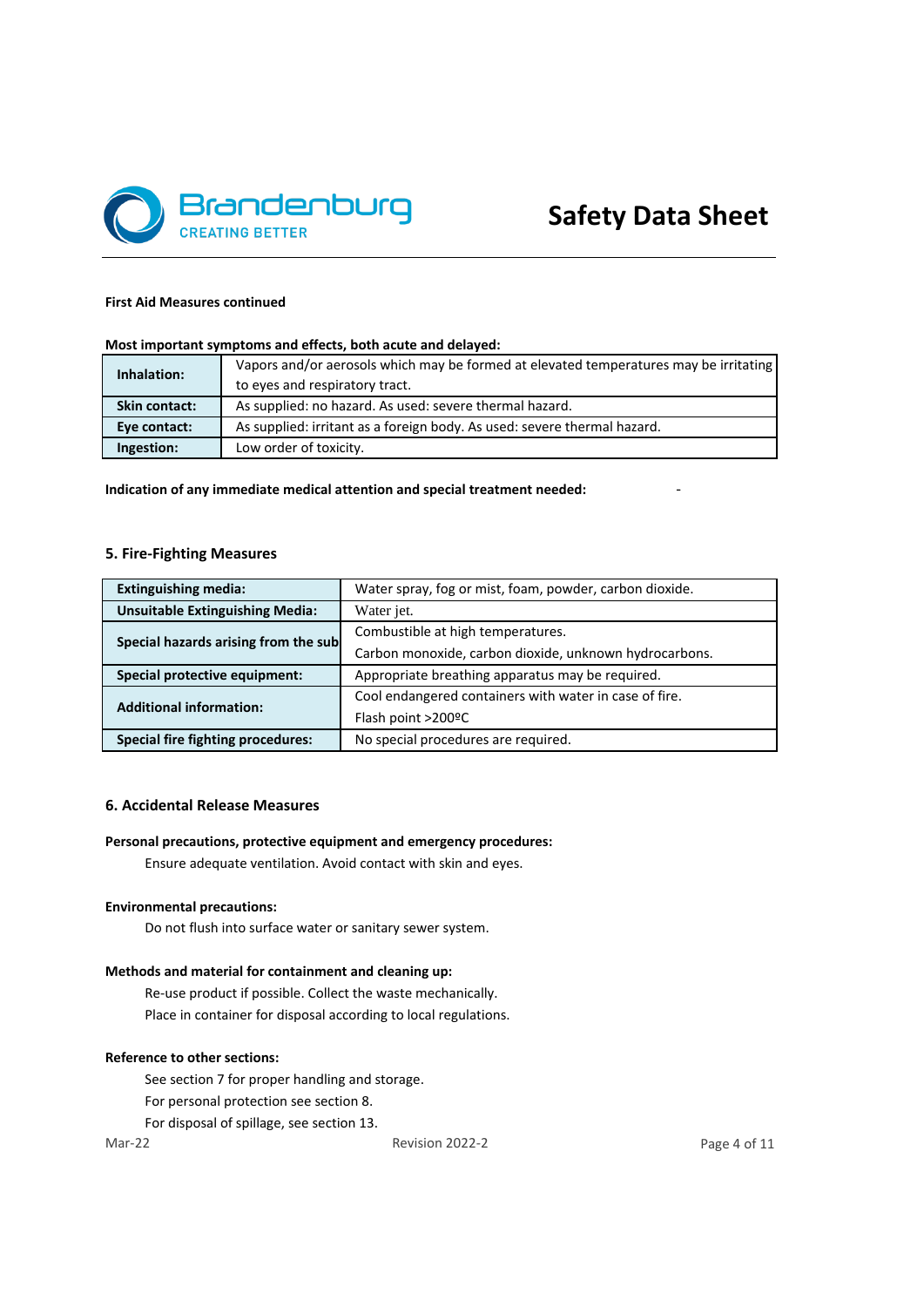

# **7. Handling and Storage**

# **Precautions for safe handling:**

Normal precautions taken when handling chemicals should be observed. Precaution: this product should only be heated to recommended temperatures. The hazards of pyrolysis products are unknown.

# **Conditions for safe storage, including any incompatibilities:**

Store in a cool, dry area.

Specific end use(s):

### **8. Exposure Controls/Personal Protection**

#### **Control parameters:**

**Appropriate engineering controls:** Normal ventilation should be adequate for small volumes.

# **Swedish limit values or limit values according to the European commission:**

| <b>Substance</b>                  | <b>CAS-No</b> |                     | Level limit value   Ceiling limit value   Short time value |                          |
|-----------------------------------|---------------|---------------------|------------------------------------------------------------|--------------------------|
| Oil mist, incl. oil fumes         |               | 1 mg/m <sup>3</sup> |                                                            | 3 mg/m <sup>3</sup>      |
| Dust, inorganic - inhalable dust  |               | $10 \text{ mg/m}^3$ |                                                            | $\overline{\phantom{0}}$ |
| Dust, inorganic - respirable dust |               | 5 mg/m <sup>3</sup> |                                                            |                          |

#### **DNEL:**

| <b>Exposure</b> | <b>Type</b>                         | Route      | Value                  |
|-----------------|-------------------------------------|------------|------------------------|
| Long term       | Workers Systematic effects          | Inhalation | 2,35 mg/m <sup>3</sup> |
| Short term      | Workers Systematic effects          | Inhalation | 2,35 mg/m <sup>3</sup> |
| Long term       | <b>Workers Systematic effects</b>   | Dermal     | 2,5 mg/kg mg/kg/day    |
| Short term      | Workers Systematic effects          | Dermal     | 2,5 mg/kg mg/kg/day    |
| Long term       | Consumers Systematic effects        | Inhalation | $0,58 \text{ mg/m}^3$  |
| Short term      | Consumers Systematic effects        | Inhalation | $0,58 \text{ mg/m}^3$  |
| Long term       | <b>Consumers Systematic effects</b> | Dermal     | 1,25 mg/kg mg/kg/day   |
| Short term      | <b>Consumers Systematic effects</b> | Dermal     | 1,25 mg/kg mg/kg/day   |
| Long term       | Consumers Systematic effects        | Oral       | 1,25 mg/kg mg/kg/day   |
| Short term      | <b>Consumers Systematic effects</b> | Oral       | 1,25 mg/kg mg/kg/day   |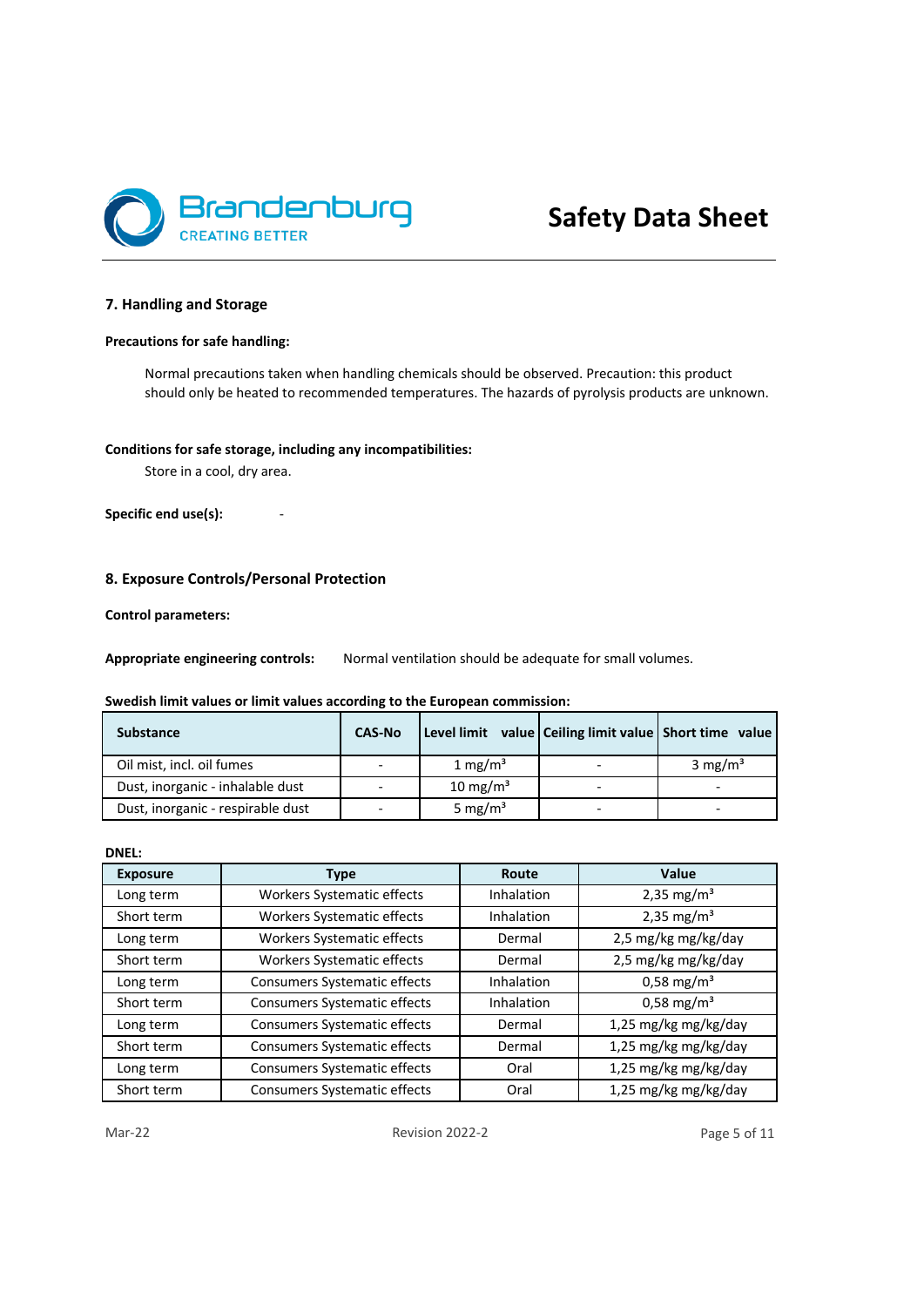

# **Safety Data Sheet**

# **Exposure Controls/Personal Protection continued**

# **PNEC:**

| Bis(1,2,2,6,6-pentamethyl-4-piperidyl) sebacate (41556-<br>$26-7)$ | $0.0022$ mg/l        | Freshwater                |
|--------------------------------------------------------------------|----------------------|---------------------------|
| Bis(1,2,2,6,6-pentamethyl-4-piperidyl) sebacate (41556-<br>$26-7)$ | $0.0022$ mg/l        | Seawater                  |
| Bis(1,2,2,6,6-pentamethyl-4-piperidyl) sebacate (41556-<br>$26-7)$ | $0.009$ mg/l         | Water (Temporary release) |
| Bis(1,2,2,6,6-pentamethyl-4-piperidyl) sebacate (41556-<br>$26-7)$ | 1 mg/l               | <b>STP</b>                |
| Bis(1,2,2,6,6-pentamethyl-4-piperidyl) sebacate (41556-<br>$26-7)$ | $1,05 \text{ mg/kg}$ | Sediment (Freshwater)     |
| Bis(1,2,2,6,6-pentamethyl-4-piperidyl) sebacate (41556-<br>$26-7)$ | $0,11 \text{ mg/kg}$ | Sediment (Seawater)       |
| Bis(1,2,2,6,6-pentamethyl-4-piperidyl) sebacate (41556-<br>$26-7)$ | $0.21$ mg/kg         | Soil                      |

# **Exposure controls:**

| <b>General protective and hygiene</b><br>measures:                        | Wash hands before breaks and after work. Avoid contact with<br>eyes and skin. The usual precautionary measures for the<br>handing of chemicals have to be observed. |
|---------------------------------------------------------------------------|---------------------------------------------------------------------------------------------------------------------------------------------------------------------|
| Individual protection measures, such as<br>personal protective equipment: | Always consult a competent person/supplier when selecting<br>personal protective equipment.                                                                         |
| <b>Respiratory protection:</b>                                            | None required if good ventilation is maintained.                                                                                                                    |
| <b>Hand protection:</b>                                                   | Rubber or thermally resistant gloves should be worn.                                                                                                                |
| Eye protection:                                                           | Not required when used as intended.                                                                                                                                 |
| <b>Body protection:</b>                                                   | Not required when used as intended.                                                                                                                                 |

Mar-22 Revision 2022-2 Revision 2022-2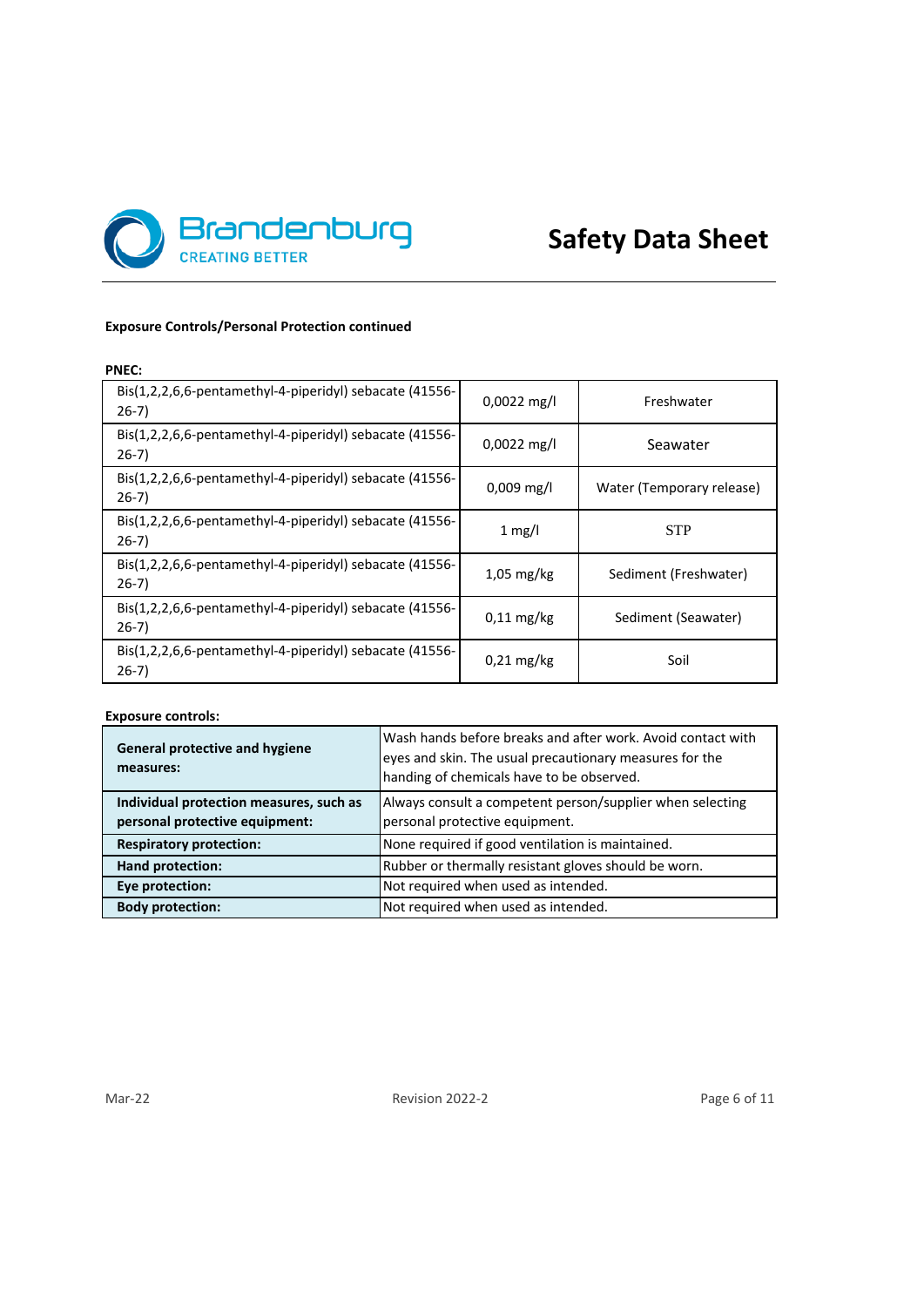

# **9. Physical and Chemical Properties**

**Information on basic physical and chemical properties:**

| Form:  | Solid.     | Odor:                  | Negligible.     |
|--------|------------|------------------------|-----------------|
| Color: | Colorless. | <b>Odor Threshold:</b> | Not determined. |

| pH:                                            | Not applicable.   |  |  |  |  |
|------------------------------------------------|-------------------|--|--|--|--|
| Melting point / freezing point (°C):           | Not determined.   |  |  |  |  |
| Initial boiling point and boiling range(°C):   | > 200             |  |  |  |  |
| Flash point $(°C)$ :                           | > 200             |  |  |  |  |
| Evaporation rate (°C):                         | Not applicable.   |  |  |  |  |
| Flammability (solid, gas):                     | Not determined.   |  |  |  |  |
| <b>Upper flammability or explosive limits:</b> | Not determined.   |  |  |  |  |
| Lower flammability or explosive limits:        | Not determined.   |  |  |  |  |
| Vapor pressure (20°C):                         | Not applicable.   |  |  |  |  |
| Vapor density:                                 | Not applicable.   |  |  |  |  |
| Solubility in water:                           | Insoluble.        |  |  |  |  |
| Partition coefficient: n-octonol/water:        | Not determined.   |  |  |  |  |
| Auto ignition temperature:                     | Not determined.   |  |  |  |  |
| Decomposition temperature:                     | Not determined.   |  |  |  |  |
| Density:                                       | Not determined.   |  |  |  |  |
| <b>Viscosity:</b>                              | 800 - 1.400 mPa s |  |  |  |  |
| <b>Explosive properties:</b>                   | None.             |  |  |  |  |
| <b>Oxidizing properties:</b>                   | None.             |  |  |  |  |
| <b>Other information:</b>                      | No specific.      |  |  |  |  |

# **10. Stability and Reactivity**

| <b>Reactivity:</b>                         | Stable under recommended storage and handing conditions. |
|--------------------------------------------|----------------------------------------------------------|
| <b>Chemical stability:</b>                 | Stable.                                                  |
| <b>Possibility of hazardous reactions:</b> |                                                          |
| <b>Conditions to avoid:</b>                | None under recommended storage and handing conditions.   |
| Incompatible materials:                    | None under recommended storage and handing conditions.   |
| <b>Hazardous decomposition products:</b>   | No hazardous decompositions products known.              |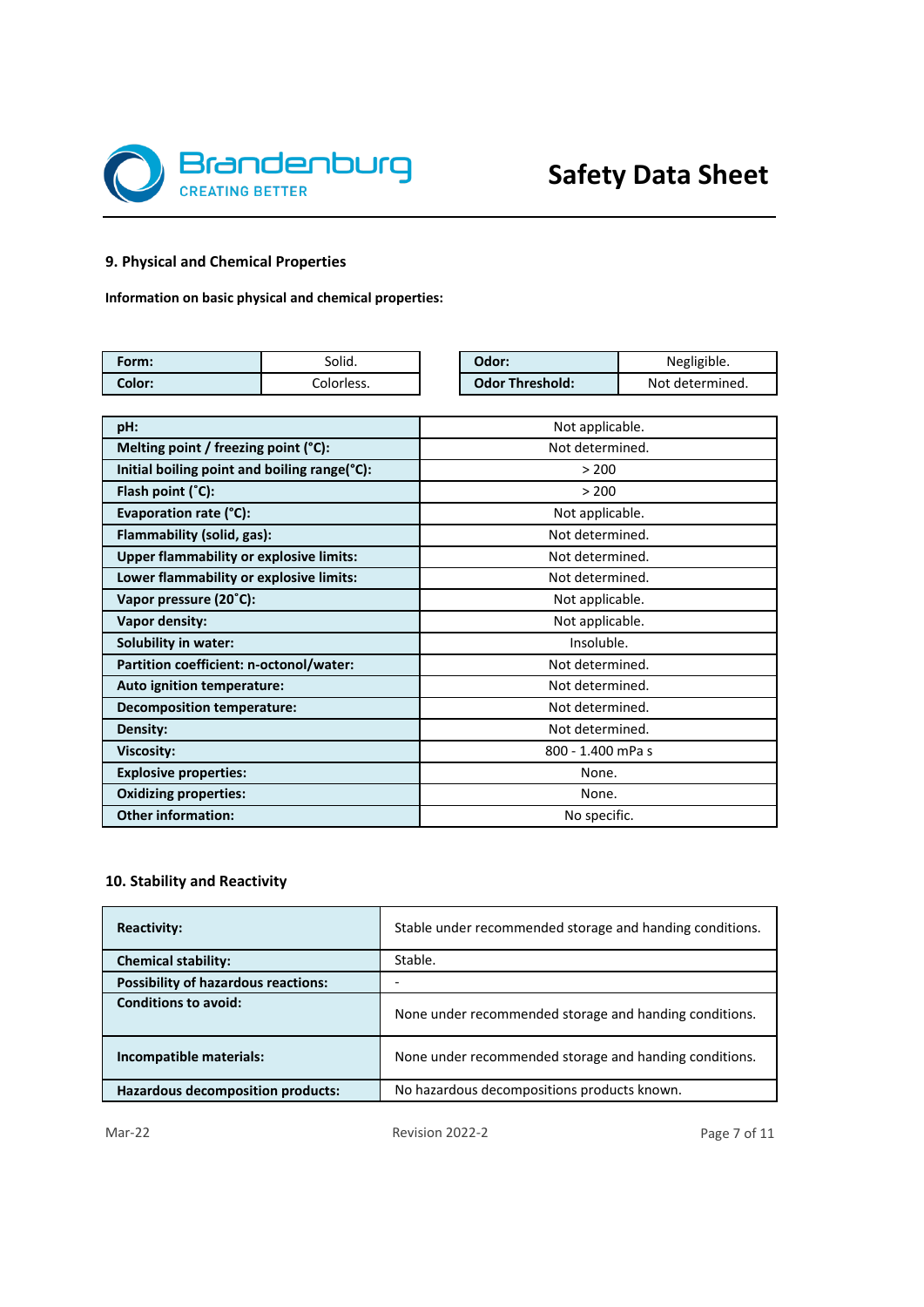

# **11. Toxicological Information**

| Information on toxicological effects: | See section 4. (Most important symptoms and effects, both |  |  |  |
|---------------------------------------|-----------------------------------------------------------|--|--|--|
|                                       | acute and delaved)                                        |  |  |  |
| Toxicology data:                      | Information about this preparation is not available.      |  |  |  |

**Toxicology data for the containing components:**

| Component                                                    | <b>Toxicity by ingestion</b><br>LD50 Oral rat |
|--------------------------------------------------------------|-----------------------------------------------|
| White mineral oil (petroleum)                                | > 5000 mg/kg                                  |
|                                                              | body weight                                   |
| Bis(1,2,2,6,6-pentamethyl-4-piperidyl) sebacate (41556-26-7) | 2369-3920 mg/kg                               |
|                                                              | body weight                                   |

| Routes of exposure:                                             | Eyes and skin.                                                                                                                                                                                        |
|-----------------------------------------------------------------|-------------------------------------------------------------------------------------------------------------------------------------------------------------------------------------------------------|
| Allergenic potential:                                           | The product is not classified as allergenic by inhalation or skin contact.<br>But contains less than 0,25% Bis(1,2,2,6,6-pentamethyl-4-piperidyl)<br>sebacate. That may produce an allergic reaction. |
| Carcinogenicity, mutagenicity and<br>toxicity for reproduction: | This product is not classified as carcinogen, mutagen and toxic for<br>reproduction.                                                                                                                  |
| <b>Other information:</b>                                       | None.                                                                                                                                                                                                 |

# **12. Ecological Information**

**This product is not classified as dangerous for the environment. Do not flush into surface water or sanitary sewer system.**

**Toxicity:** Information about this preparation is not available.

Mar-22 Revision 2022-2

Page 8 of 11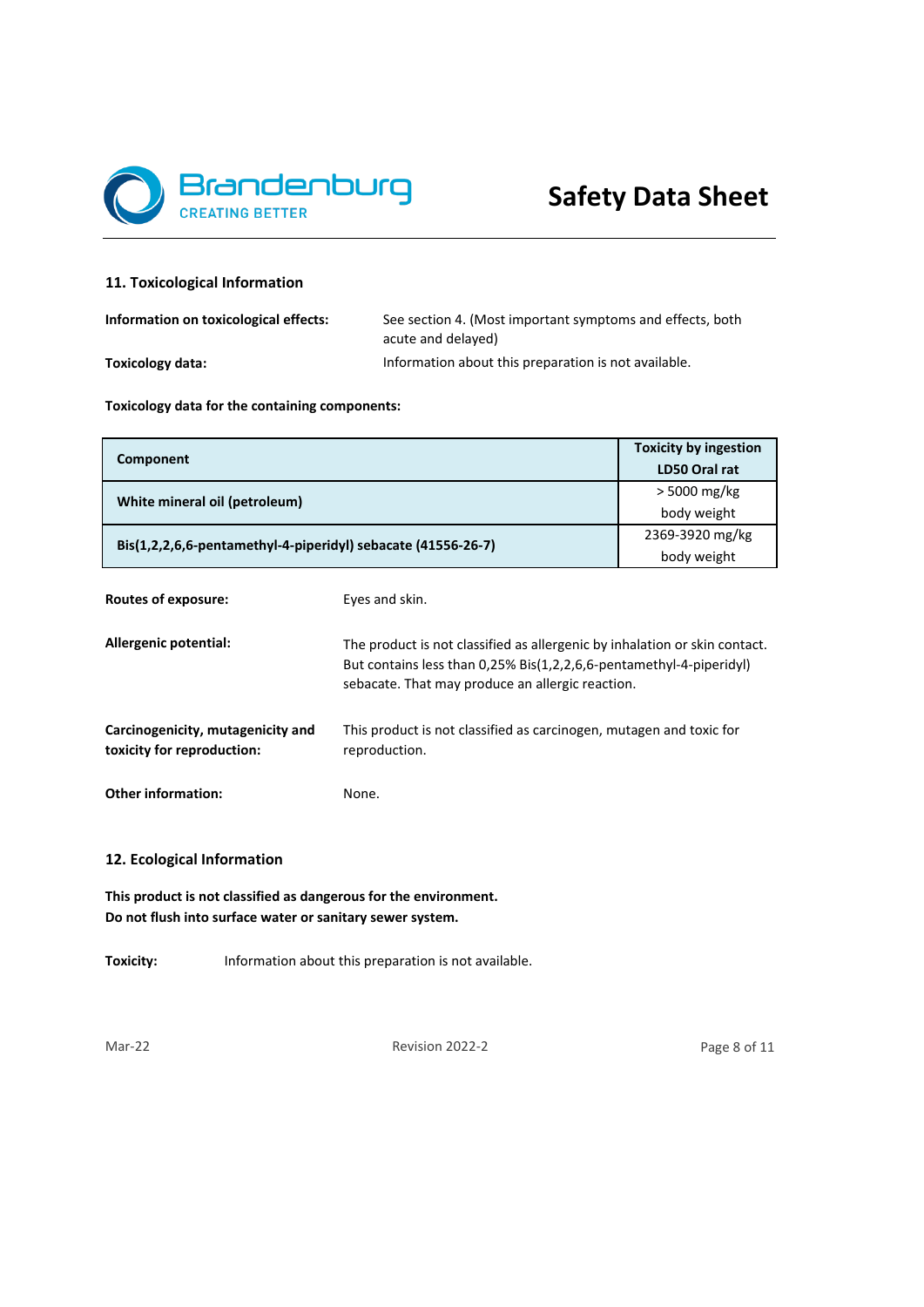

**Safety Data Sheet**

# **Ecological Information continued**

**Toxicology data for the containing components:**

| <b>Components (CAS-No.)</b>                                                     | <b>Type</b>                                                                                                                                    | Value                                                 | Acute<br><b>Toxicity</b><br><b>Study</b> | Exp.<br><b>Time</b> | <b>Species</b>         |
|---------------------------------------------------------------------------------|------------------------------------------------------------------------------------------------------------------------------------------------|-------------------------------------------------------|------------------------------------------|---------------------|------------------------|
| White mineral oil (petroleum)                                                   | <b>LC50</b>                                                                                                                                    | >10,000<br>mg/l                                       | Fish                                     | 96h                 | Lepomis<br>macrochirus |
| Bis (1,2,2,6,6-pentamethyl-4-piperidyl)                                         | LC50                                                                                                                                           | 0,97 mg/l                                             | Fish                                     | 96 h                | Lepomis<br>macrochirus |
| sebacate and Methyl 1,2,2,6,6-pentamethyl-<br>4-piperidyl sebacate (41556-26-7) | <b>EC50</b>                                                                                                                                    | 20 mg/l                                               | Daphnia                                  | 24 h                | Daphnia magna          |
| Persistence and degradability:                                                  | (petroleum)                                                                                                                                    | 24% degraded in 28 days OECD 301B - White mineral oil |                                          |                     |                        |
| <b>Bioaccumulative potential:</b><br>Mobility in soil:                          |                                                                                                                                                |                                                       |                                          |                     |                        |
| <b>Results of PBT and vPvB assessment:</b>                                      | This product is not considered to contain any substances that<br>meet the criteria for classification as PBT or vPvB substances.               |                                                       |                                          |                     |                        |
| <b>Other adverse effects:</b>                                                   | No known.                                                                                                                                      |                                                       |                                          |                     |                        |
| 13. Disposal Considerations                                                     |                                                                                                                                                |                                                       |                                          |                     |                        |
| <b>Waste treatment methods:</b>                                                 | This product or residues of this product are not classified as hazardous<br>waste. Dispose of in accordance with local authority requirements. |                                                       |                                          |                     |                        |
| <b>EWC code:</b>                                                                | Depends on line of business and use.                                                                                                           |                                                       |                                          |                     |                        |
| <b>Disposal of Packaging:</b>                                                   | Well cleaned packaging could be left for recycling.                                                                                            |                                                       |                                          |                     |                        |
| Mar-22                                                                          |                                                                                                                                                | Revision 2022-2                                       |                                          |                     | Page 9 of 11           |

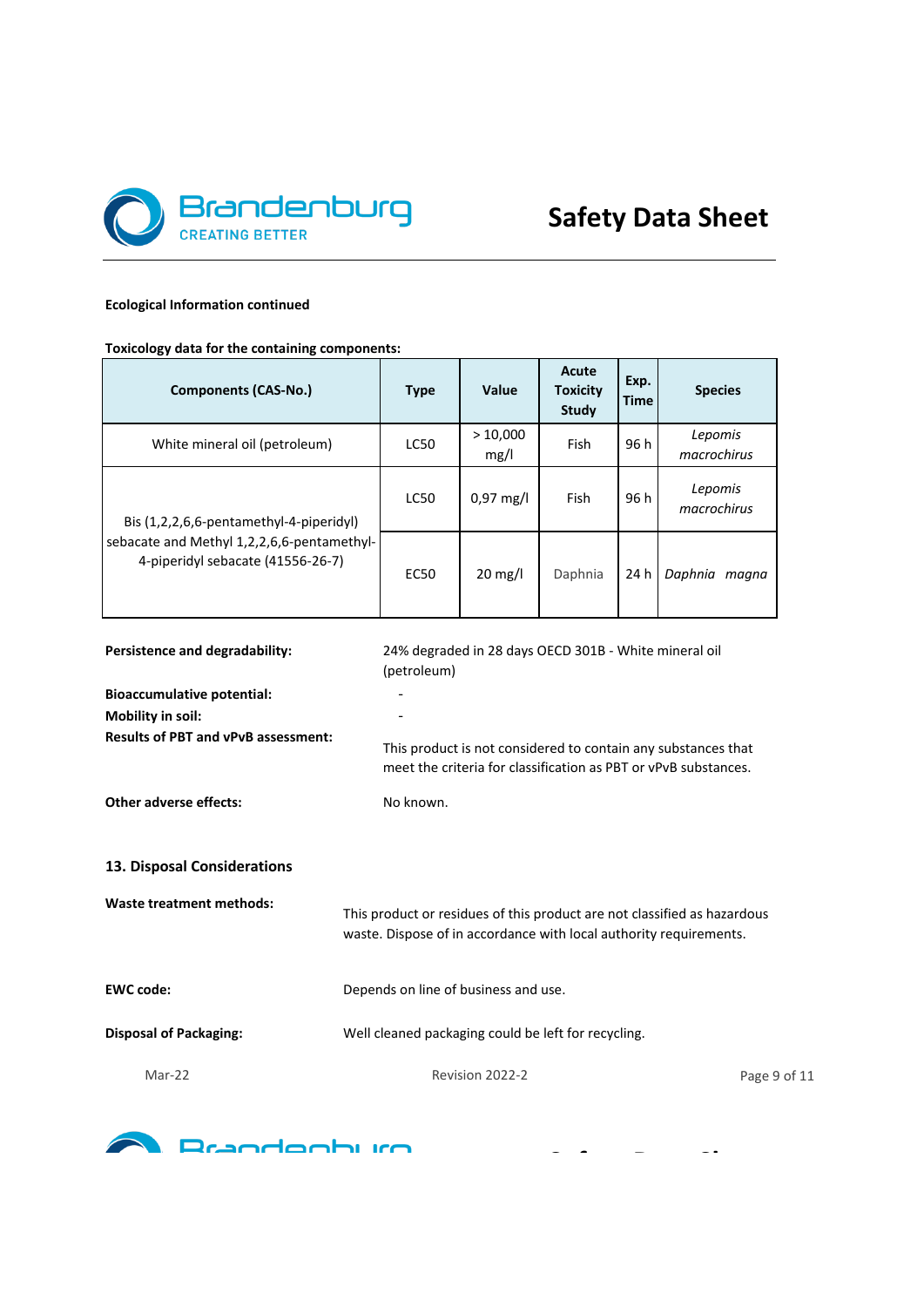

#### **14. Transportation Information**

**The product is not classified as dangerous goods according to ADR/RID, IMDG, DGR.**

| UN number:                  |  |
|-----------------------------|--|
| UN proper shipping name:    |  |
| Transport hazard class(es): |  |
| <b>Packing group:</b>       |  |

**Environmental hazards:** Marine Pollutant: No **Special precautions for user:** 

**Transport in bulk according to Annex II of MARPOL 73/78 and the IBC Code:** -

# **15. Regulatory Information**

**Safety, health and environmental regulations/legislation specific for the substance or mixture:**

Classification according to CLP (1272/2008/EC)

Chemical safety assessment:

None.

# **16. Other Information**

#### **The full text of Risk phrases and Hazard statement Codes listed under section 3:**

R43 May cause sensitization by skin contact.

R50/53 Very toxic to aquatic organisms, may cause long-term adverse effects in the aquatic

environment.

H317 May cause an allergic skin reaction.

H400 Very toxic to aquatic life.

H410 Very toxic to aquatic life with long lasting effects.

#### **Sources:**

Safety data sheet provided by the manufacturer. CLP-regulation, www.kemi.se, www.ecb.europa.eu (Databases)

Mar-22 Revision 2022-2

Page 10 of 11



**Safety Data Sheet**